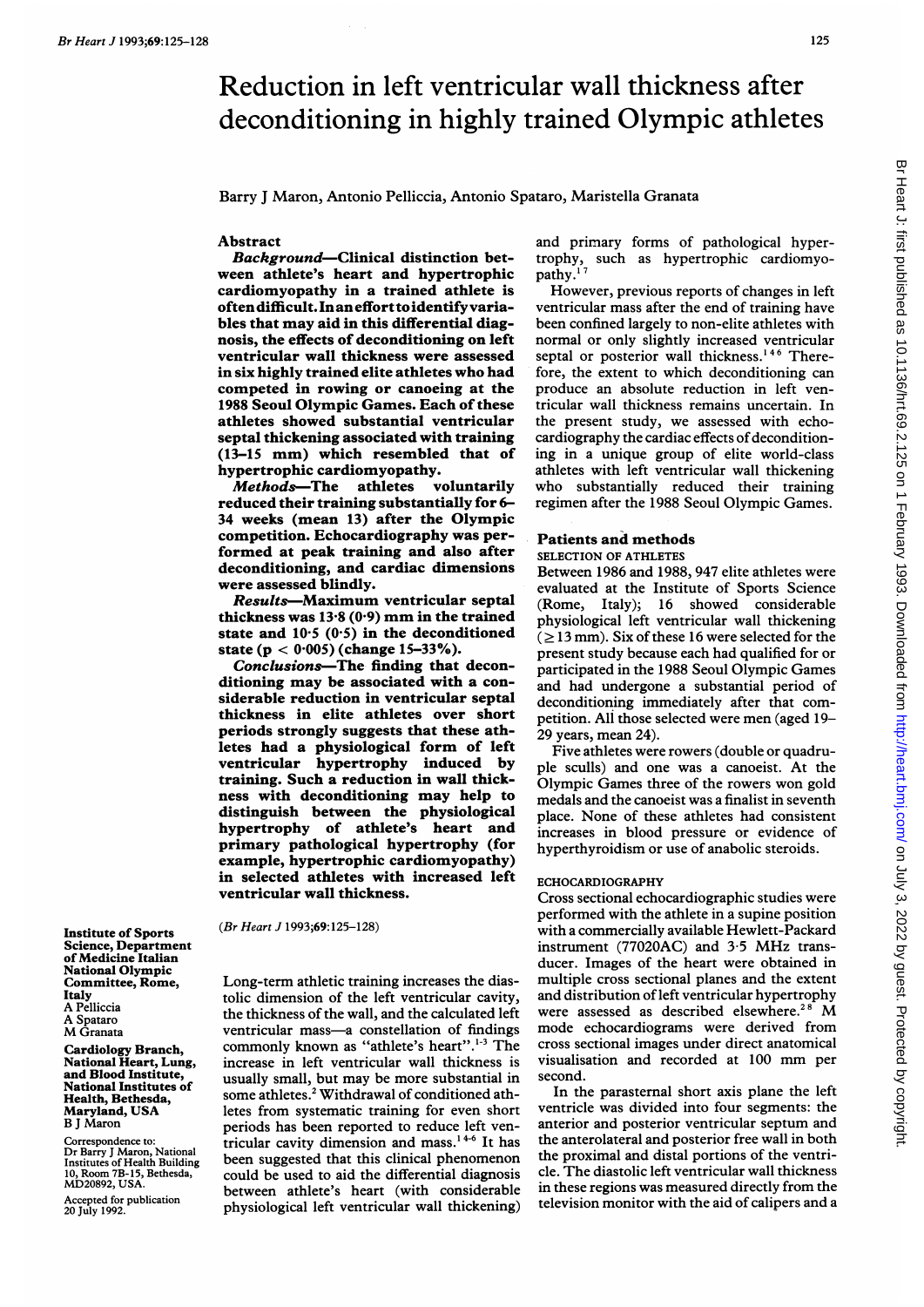Clinical and echocardiographic data in six Olympic athletes before and after deconditioning

| No                     | $Age*$                           | Max LV<br>thickness<br>(mm)<br>Pk | De                               | $LVED$ ( $mm$ )<br>Pk            | De                               | $LV$ mass $(g)$<br>Pk                  | De                                     | LV Mass<br>index<br>$(g/m^2)$<br>Pk    | De                                     | PW<br>Pk                         | (mm)<br>De                      | % FS<br>Pk                       | De                               | $BSA(m^2)$<br>Pk                             | De                                           |  |
|------------------------|----------------------------------|-----------------------------------|----------------------------------|----------------------------------|----------------------------------|----------------------------------------|----------------------------------------|----------------------------------------|----------------------------------------|----------------------------------|---------------------------------|----------------------------------|----------------------------------|----------------------------------------------|----------------------------------------------|--|
| 2<br>3<br>4<br>5<br>6  | 19<br>22<br>23<br>26<br>26<br>29 | 15<br>14<br>13<br>15<br>13<br>13  | 11<br>10<br>11<br>10<br>11<br>10 | 56<br>57<br>60<br>56<br>57<br>61 | 54<br>58<br>60<br>54<br>58<br>59 | 330<br>288<br>331<br>330<br>288<br>323 | 220<br>232<br>295<br>206<br>264<br>224 | 153<br>129<br>153<br>162<br>134<br>145 | 102<br>103<br>137<br>101<br>124<br>101 | 12<br>10<br>12<br>12<br>11<br>11 | 10<br>10<br>12<br>10<br>11<br>9 | 30<br>31<br>32<br>34<br>35<br>38 | 31<br>31<br>33<br>35<br>36<br>40 | 2.15<br>2.23<br>2.16<br>2.03<br>2.14<br>2.23 | 2.15<br>2.24<br>2.16<br>2.03<br>2.13<br>2.22 |  |
| Mean<br><b>SD</b><br>p | 24.5<br>3.5                      | 138<br>0.9<br>< 0.005             | $10-5$<br>0.5                    | 57.8<br>2.0<br>NS                | $57-1$<br>2.3                    | 315<br>19.3<br>< 0.01                  | 240<br>30.2                            | 146<br>$11-5$<br>< 0.01                | 111<br>$14-1$                          | $11-3$<br>0.7<br>NS              | 10.3<br>0.9                     | 33.3<br>2.7<br>< 0.02            | 34.3<br>$3-1$                    | 2.15<br>0.06<br>NS                           | 2.15<br>0.06                                 |  |

\*At time of 1988 Olympic Games.<br>†Retired from competition after Olympics and never resumed training.<br>‡Member of Olympic team but became ill and did not compete.<br>§Summation of R and S wave voltages in all precordial leads.

¶Reserve member of Olympic team who did not compete.<br>BSA, body surface area; De, deconditioned; %FS, percent fractional shortening of left ventricle; HR, heart rate; LV, left<br>ventricle; LVED, left ventricular end diastolic

calibration scale produced by the instrument. The thickness of the anterior ventricular septum was assessed by an integrated analysis of the cross sectional and Mmode recordings. We made an effort to exclude overlying trabeculations when we measured the thickness of the ventricular septal and left ventricular free wall. Left ventricular cavity dimensions were measured according to published recommendations.9 The left ventricular mass was calculated from maximum end diastolic wall thickness and cavity dimension.'0

Echocardiograms were initially obtained during peak training (12 intense training sessions per week) 8-40 weeks (mean 25) before the Olympic Games. After the Olympic competition each athlete had a complete deconditioning period of 6-34 weeks (mean 13) when they did not train in rowing. Their only physical activity was occasional recreational soccer or tennis. A second echocardiogram was subsequently recorded in five of the six athletes after a short period of light retraining involving running and low intensity conditioning in boats (six sessions per week for 6-8 weeks). In the sixth athlete, who retired from training and competition immediately after the Olympic Games, the second echocardiogram was obtained after 34 weeks of complete deconditioning.

Echocardiograms were interpreted by one observer (BJM) without knowledge of the identity of the athlete or the state of conditioning. To test interobserver variability, these measurements were compared with those made independently by another observer (AP). For the maximum left ventricular wall thickness, interobserver mean (SD) variability was 1 0  $(0.7)$  mm. Intraobserver variability was tested by one observer (AP) from blinded assessments a year apart: variability was  $1.0 (0.4)$  mm.

## STATISTICAL ANALYSES

Data are expressed as mean values (SD). Mean differences in variables assessed at peak training and after deconditioning were analysed by Student's paired t test; a two-tailed p value of < 0 05 was regarded as statistically significant.

#### Results

#### CHANGES IN LEFT VENTRICULAR WALL THICKNESS (TABLE)

During peak training maximum left ventricular wall thickness in the six athletes (the anterior ventricular septum in four and posterior septum in two was  $13-15$  mm (mean  $13.8$  (0.9)). The areas of maximum wall thicknesses decreased to 10-11 mm after deconditioning  $(\text{mean } 10.5 \ (0.5); \ p < 0.005) \ (\text{figs } 1 \text{ and } 2).$ Septal thickness decreased in each of the athletes by 2-5 mm (mean 3-3 mm). The percentage change from the trained to the deconditioned states was 15-33% (mean 23%). The thickness of the left ventricular free wall did not change significantly after deconditioning.

# CHANGES IN LEFT VENTRICULAR MASS AND CAVITY DIMENSION (TABLE)

Left ventricular mass was greatly increased during peak training in each athlete  $(>134)$ <br>g/m<sup>2</sup>)<sup>10</sup> and decreased significantly after and decreased significantly after detraining (315 (19) v 240 (30)  $g/m^2$  (p < 0.01) change in mass  $8-37\%$  (mean  $22\%)$ ). These structural changes assessed with echocardiography were also associated with a significant decrease in overall electrocardiographic voltages (table). The left ventricular end diastolic dimension was not significantly different during training and after deconditioning  $(57.8 \t(2) v)$  $57·1$  (2) mm).

#### OTHER FINDINGS

The six athletes showed no significant change in blood pressure, body surface area, and resting heart rate with deconditioning (table). Also, none showed systolic anterior motion of the mitral valve or clinically relevant mitral regurgitation as assessed by colour flow imaging.

## Discussion

The findings of the present study show that the deconditioning of highly trained elite athletes can induce substantial decreases in ventricular septal thickness. Our unique study group of world-class rowers and canoeists had echocardiographic evidence of athlete's heart with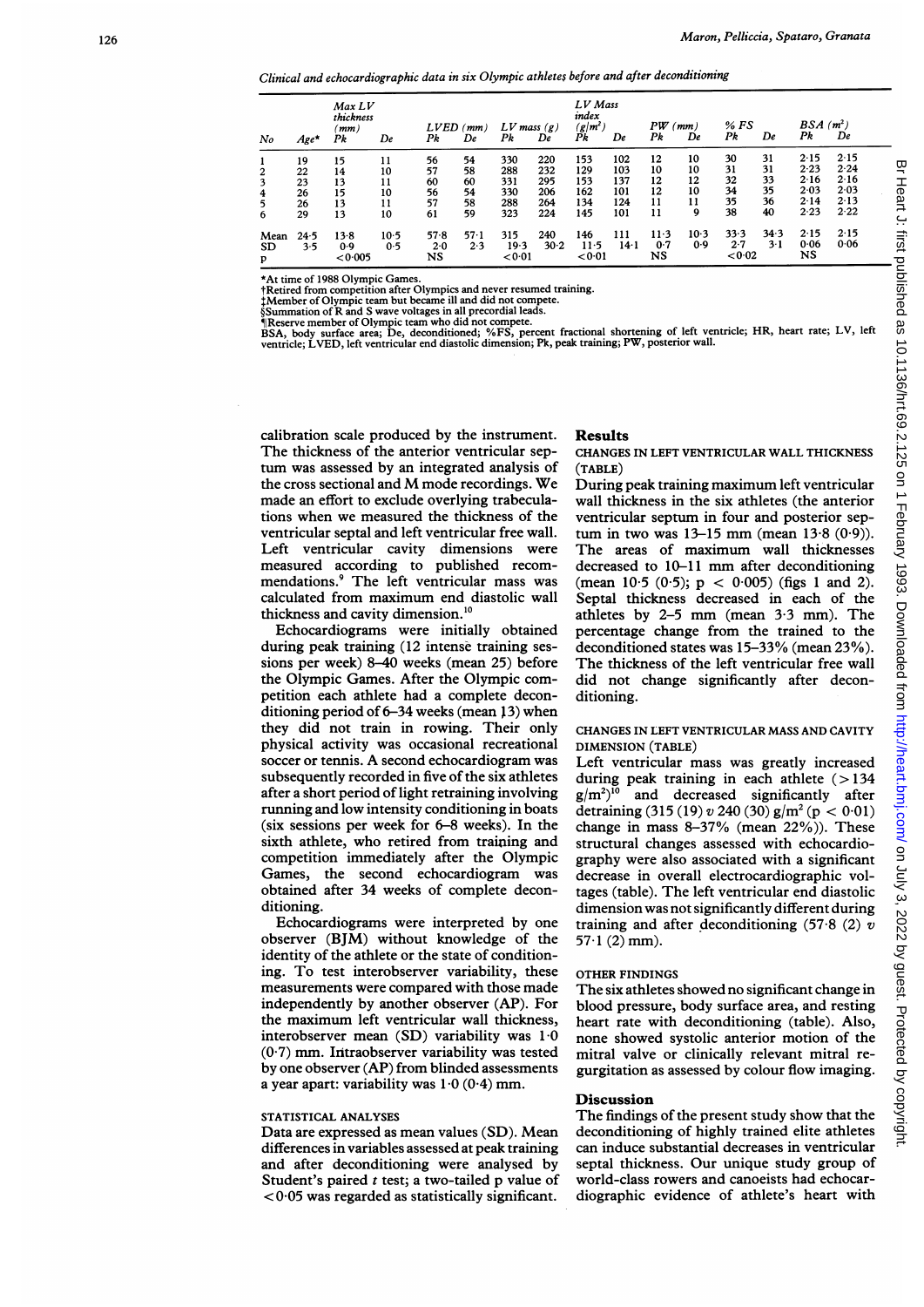| <b>Blood</b><br>pressure<br>'mm Hg)<br>Pk | De       | HR<br>Pk | De     | score§<br>mm)<br>Pk | ECG voltage<br>De | Duration<br>decondition-<br>ing(wk) | Sport    | Olympic<br>achievement |
|-------------------------------------------|----------|----------|--------|---------------------|-------------------|-------------------------------------|----------|------------------------|
| 140/80                                    | 120/70   | 67       | 66     | 141                 | 120               | 13                                  | Rowing   |                        |
| 125/80                                    | 140/90   | 48       | 50     | 159                 | 166               | 8                                   | Rowing   | Gold medal             |
| 120/70                                    | 130/80   | 47       | 49     | 207                 | 173               | 6                                   | Rowing   |                        |
| 140/95                                    | 140/90   | 57       | 58     | 166                 | 112               | 34 t                                | Canoeing | 7th place              |
| 140/80                                    | 140/90   | 43       | 45     | 158                 | 124               | 8                                   | Rowing   | Gold medal             |
| 135/80                                    | 140/90   | 55       | 58     | 128                 | 110               | 8                                   | Rowing   | Gold medal             |
| 133/80                                    | 135/83   | 52.8     | 54.3   | 160                 | 134               | 12.8                                |          |                        |
| 7.9, 7.3                                  | 7.6, 7.6 | 7.9      | 7.0    | $24 - 1$            | 25.5              | 9.7                                 |          |                        |
|                                           | NS       |          | < 0.05 |                     | < 0.05            |                                     |          |                        |

Figure <sup>1</sup> Changes in left ventricular wall thickness  $(A)$  and mass  $(B)$ associated with deconditioning in six Olympic athletes. Open symbols represent the athlete who retired from training and competition after the 1988 Olympic Games and had been deconditioned for 34 weeks at the time of the most recent echocardiographic study.







Figure <sup>2</sup> Serial M mode echocardiograms just below mitral valve level recorded in a 26 year old Olympic rower at peak training  $(A)$  and after more than eight months of complete deconditioning (B). The ventricular septal (VS) thickness had decreased from 15 to <sup>1</sup>0 mm. In addition there are also small decreases in the posterior free wall (pw) thickness and left ventricular end diastolic cavity dimension ( $LVED$ ). The large calibration marks are 1 cm apart.

striking decrease in wall thickness. This feature of the study design may also partly explain why left ventricular cavity size measured after deconditioning was not significantly different from peak training values. These findings re-  $\frac{1}{\text{reconditioned}}$  semble those reported by others who studied cardiac dimensions and maximum oxygen uptake in athletes after a reduction or short-term cessation in training. $^{11}$ <sup>12</sup>

The findings of this study are relevant to the differential diagnosis of athlete's heart and hypertrophic cardiomyopathy.<sup>127</sup> The importance of this diagnostic distinction is underlined by the fact that athlete's heart is characterised by physiologically induced left ventricular hypertrophy,1-6 while hypertrophic cardiomyopathy is probably the most common cause of sudden death in young competitive athletes.<sup>13</sup> In highly trained athletes such as ours the thickness of the septum (13-15 mm) is similar to that in patients with mild structural expressions of hypertrophic cardiomyopathy.<sup>1</sup> Because we found that left ventricular wall Deconditioned thickness was considerably reduced after deconditioning, hypertrophy in our athletes was likely to be physiological and related to training. If wall thickness had not been reduced by deconditioning a static pathological process such as hypertrophic cardiomyopathy would have been more likely. Consequently, a brief period of forced deconditioning combined with serial echocardiography may be useful in distinguishing between physiological and pathological left ventricular hypertrophy in selected athletes with absolute increases in ventricular septal thickness. We should point out that this diagnostic distinction could also be made in other ways, including identification of the familial occurrence of hypertrophic cardio-